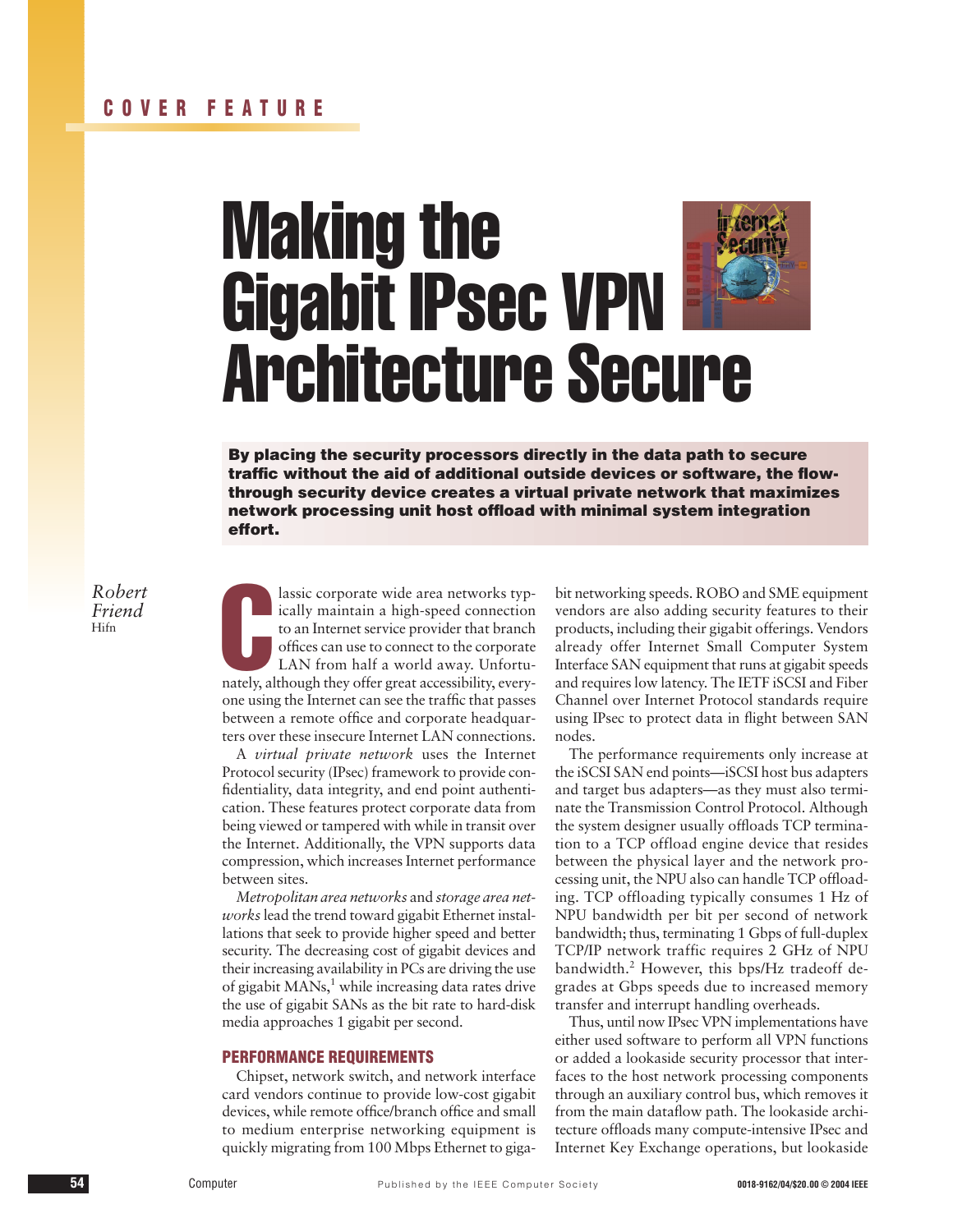

*Figure 1. Corporate network data pirates. Threats can come from the remote local office's ISP, from the corporate ISP, or from any ISP across the world.*

devices still require the network processing components to handle many packet parsing tasks specifically related to security functions. These devices also create a less efficient data movement architecture. Further, with a lookaside architecture, VPN designers take on more of the security design risk.

To provide network equipment manufacturers with a more complete, efficient, low-risk architecture that adds powerful security processing functionality, the design must place the security processors directly in the data path to secure traffic without the aid of outside devices or software. The flow-through security architecture allows adding security to a system in a way that provides maximum NPU offload with minimal system integration effort.

# **VPN SECURITY REQUIREMENTS**

Anytime a network connection leaves the building, VPN security is required. However, since 80 percent of break-ins occur with insider assistance, 3-5 taking measures to protect sensitive information on the LAN is also a growing trend, especially when integrating SANs on the corporate backbone LAN.

Figure 1 shows that threats can come from the remote office via its local ISP, somewhere near the corporate headquarters via the corporate ISP, or across the world from any ISP. Thus, systems must protect data transmitted between corporate offices using the Internet.

A traditional site-to-site VPN is a static connection that securely extends the corporate LAN across the untrusted Internet to the remote office, where both end points consist of corporate VPN gateways. The VPN gateways decapsulate protected Internet traffic and present it to the local network as LAN traffic. Thus, the remote office appears to be part of the corporate network.

To protect corporate information as it moves across the Internet, between campus buildings, or

inside the gigabit Ethernet LAN, OEM designers can use various options to implement gigabit IPsec security solutions. Comparing the cost and performance efficiencies of VPN implementations that use software-only or lookaside security processors with flow-through security processors provides a basis for choosing the best option. In addition to accelerating the VPN function to gigabit speeds, offloading the entire VPN functionality from the host NPU and freeing it to perform other security gateway functions becomes more critical at gigabit speeds.

# **LOOKASIDE ARCHITECTURE**

Traditional security implementations are either NPU-based routers or Pentium-based appliances. In either implementation, the equipment contains minimal hardware for performing physical layer, media access control, and packet buffering. The security equipment also contains an NPU or a Pentium with a PCI chipset to handle all other functions such as firewalling, network address translation, VPN security, intrusion detection, virus detection, and quality of service.

When the VPN performance of next-generation designs drops to unacceptable levels, the options include migrating to a more expensive, higher-performing NPU or adding an additional NPU to offload some of the burden. Either option adds significantly more cost to the design.

The VPN function requires more NPU bandwidth than other security functions because most security processing analyzes certain fields in some headers of some packets. However, the VPN function requires the NPU to process every bit of every packet with compute-intensive encryption and authentication operations. Further, the Internet Key Exchange requires that the NPU perform computeintensive public-key operations. Unfortunately, software-based VPNs cannot easily perform IKE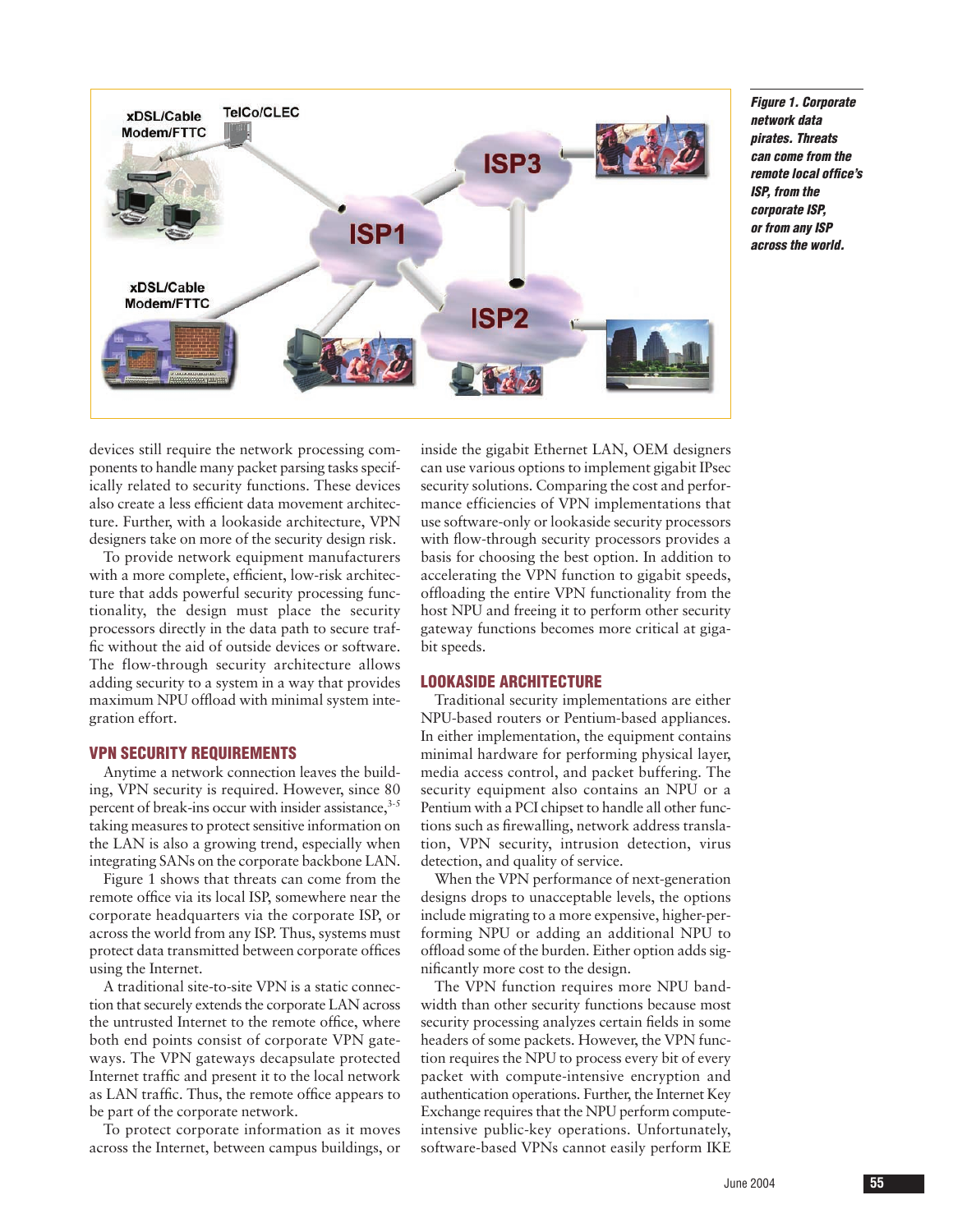

*Figure 2. Lookaside security system concept. This simple hardware hookup adds lookaside security functionality to a network processing unit. In this case, the security coprocessor connects to the NPU through a separate control port outside the main dataflow path. PHY: physical layer.*



*Figure 3. Flow-through security system concept. The architecture offloads all IP security and Internet Key Exchange processing. The flow-through IPsec device contains the security policy and security association databases and the IKE support, all on chip, and the network processing unit performs other security, networking, and quality-of-service functions. PHY: physical layer.*

and IPsec VPN functions simultaneously: While the NPU performs IKE, IPsec processing performance temporarily degrades. Current software-based VPNs cannot operate cost-efficiently at gigabit speeds, so developers use security coprocessors to accelerate critical portions of IPsec processing.

Figure 2 shows the simple hardware hookup for adding lookaside security functionality to an NPU. In this case, the security coprocessor connects to the NPU through a separate control port outside the main dataflow path. This lookaside architecture provides the currently preferred option for adding security to VPN routers and appliances. The architecture requires that the NPU handle many IPsec packet parsing tasks and security functions, as well as the associated communication protocol and data movement functions, before handing packets to be processed to a security acceleration integrated circuit. While a lookaside security processor offloads the compute-intensive symmetric crypto and hashing functions, the remaining protocol processing and other ancillary IPsec functions can become a bottleneck on an NPU at gigabit speeds.

A lookaside architecture also requires additional bus bandwidth. Moving data from the NPU to the security processor and back doubles the NPU's bus bandwidth by requiring two passes across its bus. A flow-through architecture cuts in half both the number of NPU data transfers and the bus bandwidth between the NPU and security processor because its outbound bus connects to another device, such as a network physical layer.

At a minimum, security gateways perform the firewall function and network address translation in addition to other compute-intensive functions, such as intrusion detection, virus detection, payload scanning, and some level of quality of service. Since packet classification is common to all these security functions, the security gateway designer can add other functions modularly and incrementally by enhancing the policy table, then incorporating additional software. However, at some point, the NPU resources will become exhausted and throughput performance will begin to degrade. Since VPN functionality is the most compute-intensive operation, especially at gigabit speeds, adding VPN hardware acceleration to a router or appliance with a firewall and NAT occurs first.

# **FLOW-THROUGH ARCHITECTURE**

The flow-through security architecture provides the next-generation hardware implementation of the IPsec security protocol. This architecture locates the security processor in front of the network processor. The flow-through architecture encapsulates all IPsec VPN functionality and provides more system efficiency than the lookaside architecture. The flow-through security processor handles all the IPsec hardware and software functionality without any outside intervention, letting the NPU operate as if completely unaware of the VPN function.

Figure 3 shows the flow-through architecture, which offloads all IPsec and IKE processing. The flow-through IPsec device contains the security policy and security association databases and the IKE support, all on chip. The NPU can perform other security, networking, and QoS functions without requiring any modifications to the rest of the design. To insert the flow-through device, the system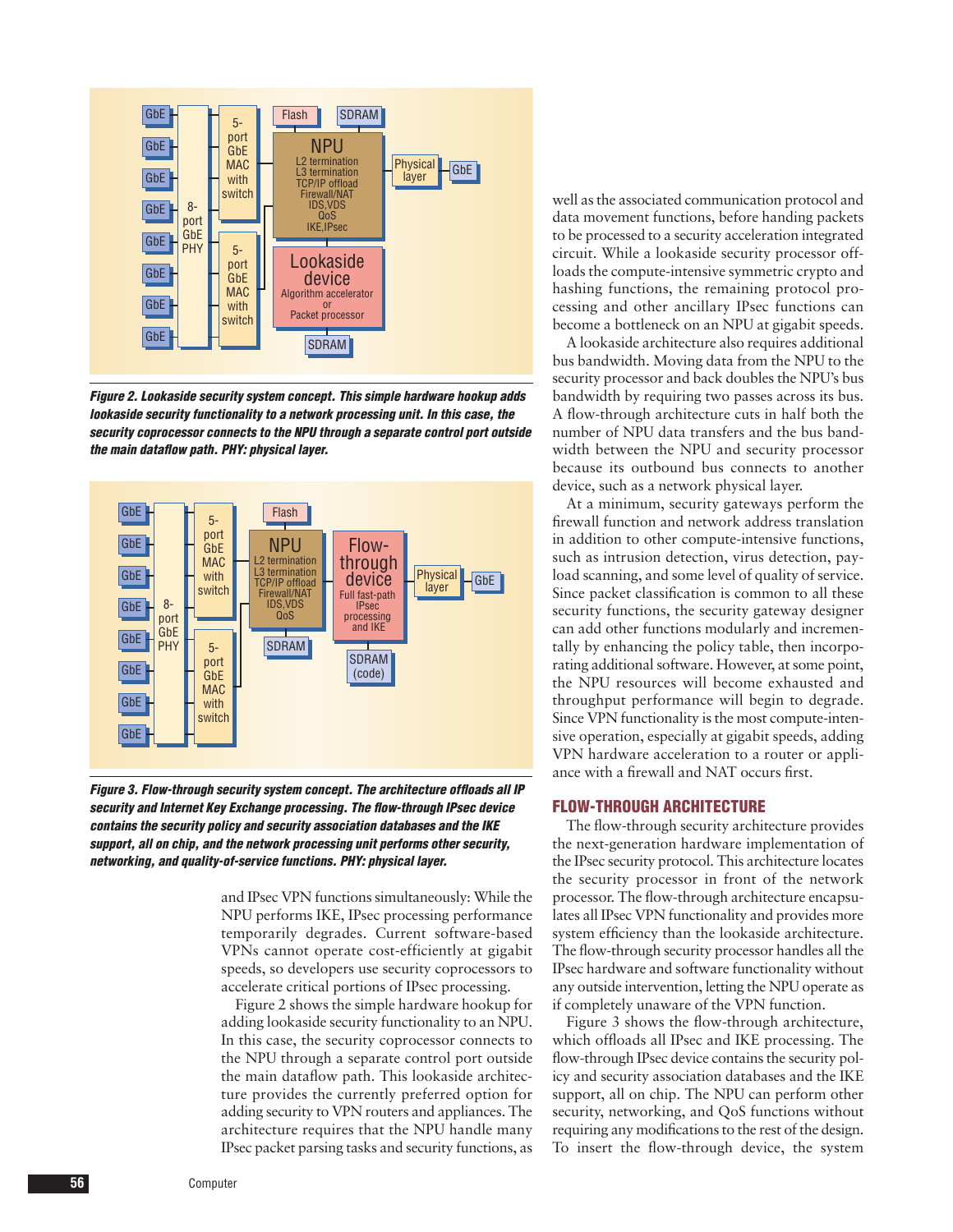designer literally disconnects the hardware connection between the media access control and physical layer devices, then inserts the flow-through device in between. Thus, the flow-through device acts as a physical layer device to the host port and acts as a media access control device on the network side.

All packet processing and decryption functions for inbound traffic complete before the traffic reaches the network processor. The flow-through security processor's hardware interfaces feed the network or system processor at line rates. This enables predictable VPN performance independent of NPU bandwidth because the NPU only performs IPsec exception processing and policy configuration functions. The flow-through architecture reduces bus bandwidth because it does not require multiple lookaside bus transactions to and from the NPU.

The flow-through solution can aid the original equipment manufacturer in developing VPN equipment because the designer can integrate flowthrough devices directly into the data path given that they barely disturb the rest of the system. This can decrease the system design effort required of OEM developers. Flow-through devices can further reduce design risk by incorporating an ICSA Labs certified IPsec/IKE solution, ensuring tested and certified interoperability.

Further, the flow-through solution can accelerate time to market by reducing the software effort to implement the IPsec and IKE protocols—there is no IPsec API to integrate into the system software for processing each IPsec packet. Additionally, the OEM developer doesn't need to maintain the IKE and IPsec software because the flow-through device already incorporates this. In addition, the OEM developer doesn't need to migrate to new IPsec standards because the flow-through device manufacturer supports standards upgrades. For IP storage equipment implementations, the flow-through device is located between a network's TCP offload engine and the physical layer device.

# **GIGABIT IPSEC ARCHITECTURE COMPARISON**

Typical VPN implementations are either PCbased or extensions to routers. Without hardware acceleration, either the Pentium device or the network processor must perform the VPN function. IPsec requires protocol and packet processing in addition to packet encryption and authentication. Similarly, IKE requires message processing in addition to public-key cryptography. However, the cryptographic functions are compute-intensive and thus require a relatively large amount of CPU bandwidth just for encryption and authentication.



*Figure 4. Functional comparison of using a lookaside or flow-through approach to adding Internet Key Exchange and IPsec functionality to a software-only virtual private network system.*

Lookaside IPsec algorithm accelerators for implementing gigabit line speeds hit the market in the late 1990s. However, merely accelerating the cryptographic functions still burdened the host CPU or NPU, hampering scalability. Manufacturers started shipping lookaside packet processors in 2000 to alleviate the additional CPU burden of transforming IP packets into IPsec packets, and vice versa. However, this still required the router or appliance vendor to have expert IPsec knowledge. In addition, the I/O bus connecting the CPU to the lookaside security processor must provide double the required throughput to facilitate input and output traffic. Flow-through processors completely offload the host CPU or NPU from any IPsec or IKE processing, thus alleviating technical constraints and facilitating the design process.

Figure 4 compares the host NPU burden required for adding IKE and IPsec VPN functionality to traditional software-only, lookaside, and flowthrough systems.

In the lookaside system, the network processor parses and classifies inbound packets, looks up security policy and security associations, and removes IPsec headers as needed before either decoding the encrypted packet in software or forwarding it to the lookaside security processor for decryption and authentication. In the flow-through architecture, all IPsec processing occurs in hardware at line speed. Outbound traffic follows a similar process, only in reverse.

IKE involves more than just modular exponentiation: A single IKE transaction also requires forming nine messages, negotiating security policies, setting up the security association database entry, and performing Diffie-Hellman and RSA publickey operations. Most lookaside security processors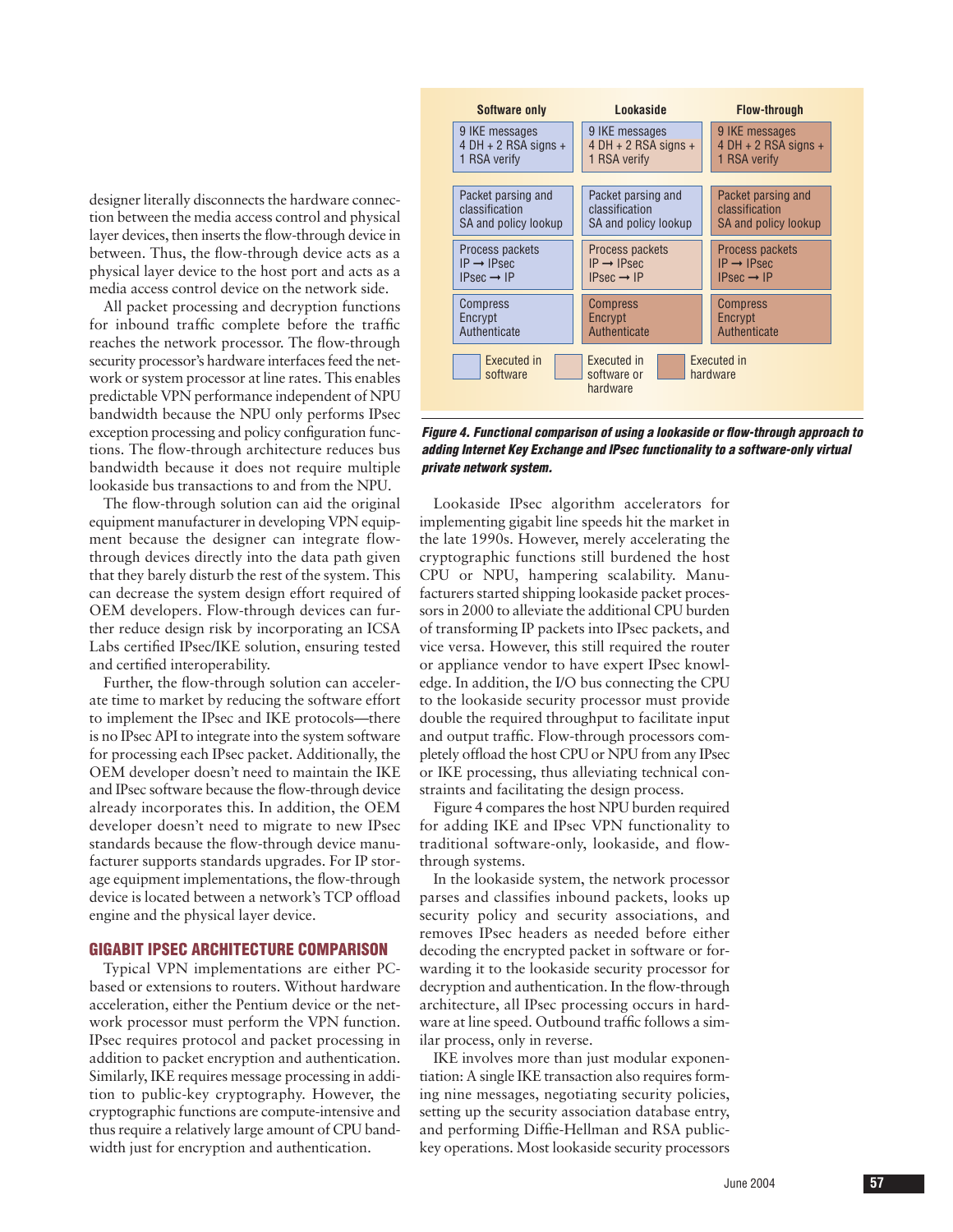| Table 1. Processing costs of adding IP security measures. |                             |                                                   |                                                     |                                                    |                         |                                                   |                                    |  |
|-----------------------------------------------------------|-----------------------------|---------------------------------------------------|-----------------------------------------------------|----------------------------------------------------|-------------------------|---------------------------------------------------|------------------------------------|--|
| <b>Processor</b>                                          | Cryptography<br>(AES/SHA-1) | <b>IPsec protocol</b><br>and packet<br>processing | <b>IKE protocol</b><br>and public-key<br>processing | <b>Total</b><br><b>Pentium</b><br><b>bandwidth</b> | <b>Pentium</b><br>cost* | <b>Multigigabit</b><br>security<br>processor cost | <b>Total</b><br><b>VPN</b><br>cost |  |
| Software only                                             | 7.6 GHz                     | 1 GHz                                             | $2.5$ GHz                                           | 11.1 GHz                                           | \$851                   | \$0                                               | \$851                              |  |
| Lookaside                                                 | $0.0$ GHz                   | 1 GHz                                             | $0.1$ GHz                                           | $1.1$ GHz                                          | \$84                    | \$150                                             | \$234                              |  |
| Flow-through                                              | $0.0$ GHz                   | $0$ GHz                                           | $0.0$ GHz                                           | $0.0$ GHz                                          | \$0                     | \$100                                             | \$100                              |  |

\*Assumes that a 3-GHz Pentium costs \$230.

accelerate the public-key operations, but leave the IKE protocol processing to the host NPU.

IPsec is more than just advanced encryption standard (AES) and secure hash algorithm (SHA-1) as it also requires packet parsing and classification, security policy and storage area lookup, creating and checking security headers, checking security association lifetimes, and updating flow statistics. Most lookaside security processors relegate these tasks to the host NPU.

In Figure 4, the lookaside column represents the functionality of traditional security product offerings from algorithm accelerator or packet processing vendors. Algorithm accelerators only perform encryption and authentication algorithms, and some vendors also support IPComp compression. Packet processors additionally convert from IP packets into IPsec packets, and vice versa.

Some lookaside crypto devices also offer publickey acceleration hardware. Because lookaside devices only offer a portion of the total IPsec and IKE processing functionality in hardware, they might not solve the problem of performing IKE and IPsec concurrently.

In the lookaside configuration, the system processor handles some of the VPN protocol processing tasks, which means that the OEM developer must develop, port, and integrate a significant amount of IPsec and IKE software. Even downloading free IPsec and IKE software from the Web requires the OEM developer to port, integrate, and maintain this software. Thus, incorporating VPN functionality at line speed adds significant software complexity, time to market, engineering risk, and development resource load. Because flow-through processors encapsulate the entire IPsec solution in a single chip, their use can significantly reduce both the knowledge required to incorporate IPsec into a product and the time and risk associated with the development process.

# **PERFORMANCE AND COST ANALYSIS**

Table 1 shows both the processor offload benefits and real dollar cost savings of adding IPsec hardware processors to Pentium-based appliances.<sup>6</sup> The computations were derived using a generic 1-GHz Pentium bandwidth unit to measure the amount of CPU bandwidth required to perform various IPsec functions in software, in order to support a full-duplex gigabit channel that delivers 2 Gbps.

The cryptographic cost for optimized AES-128 assembly code is approximately 280 clocks per 16 byte block, $\frac{7}{7}$  while SHA-1 is 830 clocks per 64-byte block.8 Converting to Pentium clocks per bit, these measurements yield approximately 3.8 clocks per bit per second, or 7.6 GHz of Pentium bandwidth to support a 2-Gbps channel. Because IPsec protocol processing and packet processing costs vary greatly depending on many factors including the number of security associations, security policies, and lookup implementations and whether an algorithm accelerator or packet processor is used, we estimate that 2 Gbps requires 500 MHz to 1.5 GHz of Pentium bandwidth.

Looked at another way, this calculation approximates 500 to 1,500 clocks per packet for a processing rate of 1 million packets per second. One million packets per second provides line speed processing bandwidth down to a 250-byte packet size, minus the interpacket gap, for a full-duplex gigabit line. Forming an IKE main mode tunnel requires one Diffie-Hellman key agreement (consisting of two exponentiations), one RSA private key, and two RSA public-key operations. Forming an IKE quick mode tunnel requires one Diffie-Hellman operation. We estimate that forming 100 mainmode and quick-mode tunnels per second provides enough key-generation rate to support a gigabit remote-access VPN. Coincidentally, one IKE mainmode and 300 IKE quick-mode tunnels per second require the same amount of public-key software processing.

A 2.1-GHz Pentium 4 requires 4.65 ms for RSA private-key processing, 0.19 ms for 1,024-bit RSA public-key operations, and 3.69 ms for 1,024-bit Diffie-Hellman key agreement computations.<sup>9</sup> Sustaining 100 tunnels per second in software requires approximately 2.5 GHz of Pentium bandwidth. IKE message processing is negligible, requiring less than 100 MHz of Pentium processing to maintain the 100 tunnel/sec IKE main-mode and quick-mode tunnel establishment rate.

Lookaside security processors provide a significant improvement in both CPU offload and cost. However, flow-through processors completely offload the host CPU from IPsec, providing significant additional cost savings compared to looka-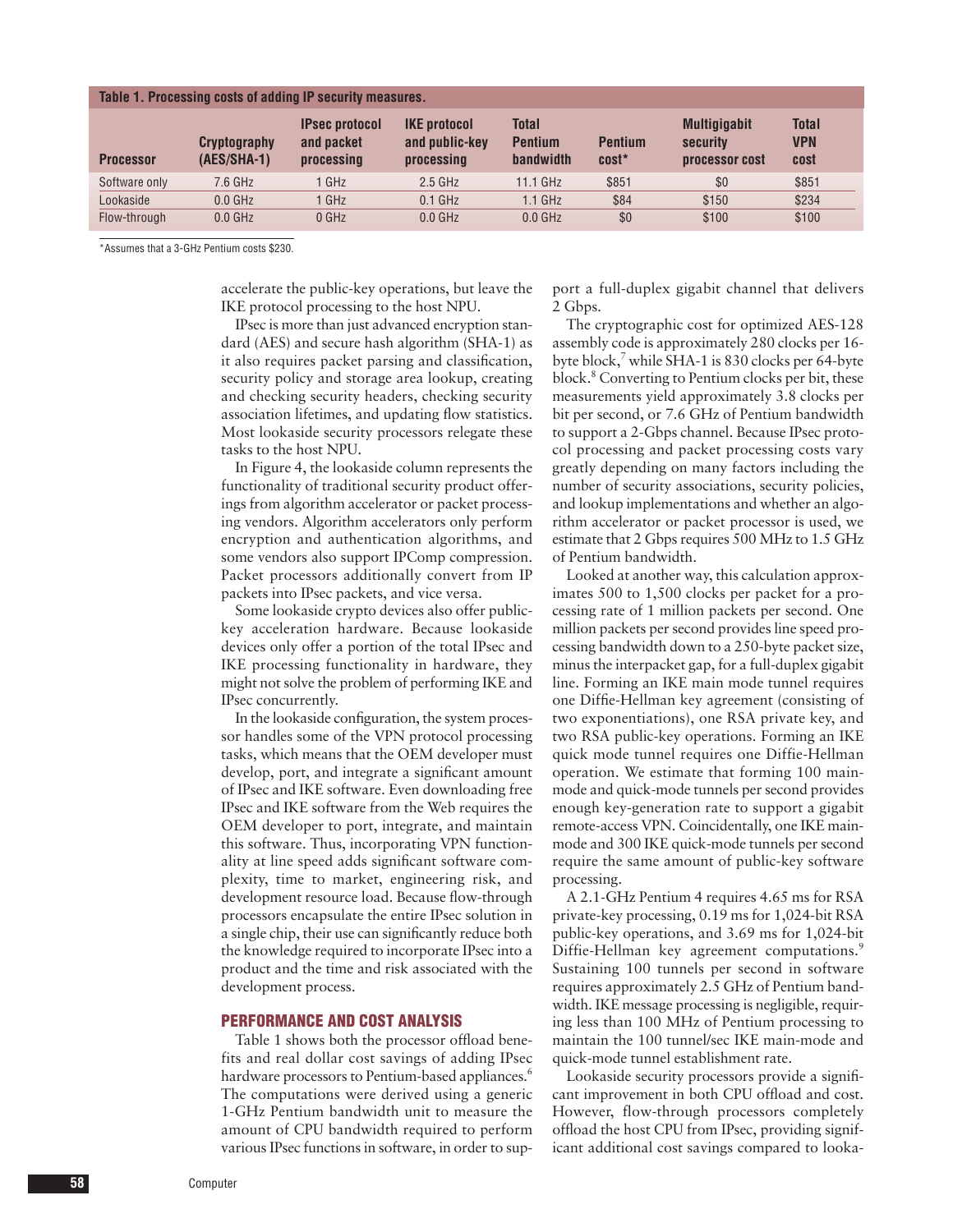

*Figure 5. Flowthrough security applications in a corporate network. The flow-through architecture can be adapted to boxes, such as gigabit switches and routers; boards, such as network interface cards or line cards; or anywhere a gigabit Ethernet physical layer is located. BITW: Bump in the wire network security.*

side processors. This same analysis can be applied to the offload and cost benefits of NPU-based routers by converting a Pentium's processing power in MIPS to an NPU's processing power.

# **FLOW-THROUGH SECURITY APPLICATIONS**

A flow-through architecture reduces the complexity of adding VPN functionality to firewall appliances and iSCSI SANs, and reduces the host system's processing burden. Figure 5 shows some typical corporate network applications for incorporating flow-through security, such as site-to-site or remote-access VPNs located at the edges of the network or between buildings in a MAN configuration.

Sensitive internal LAN segments such as executive, financial, and human resources are also candidate applications, as the flow-through architecture allows the protection normally located at the network edge to migrate inside the LAN to secure networking applications such as iSCSI SANs, WLAN switches, and departmental switches. This protects sensitive connections deeper in the corporate network, providing enhanced security all the way to the subnet. Thus, any system in the corporate network can include IPsec VPN functionality to protect connections that traverse the internal LAN as well as those that extend across the Internet.

hen architecting network appliances, the manufacturer must decide whether to buy or design a security solution. OEMs purchase many of the appliance's security software elements, such as the firewall, network address translation/port address translation, intrusion detection, virus detection, and VPNs. The critical

difference with the VPN solution is the amount of NPU bandwidth required to support this function at line speed, especially as the gigabit Ethernet becomes ubiquitous.

Engineers also must consider how to incorporate flow-through security solutions in OEM designs when the silicon device is not yet available. To alleviate this concern, the flow-through silicon vendor could first ship a "pass-through" device—printed circuit boards that connect the host port to the network port—that emulates the flow-through security chip in form and fit, only without the security function. Then the OEM can develop and debug the board prior to and independent from flowthrough silicon delivery.

The flow-through architecture is targeted more to interface line cards than to service cards. In large switch and routing equipment, interface line cards provide cable connections carrying data to and from the box, while service cards provide services to the data as it traverses inside the box. A backplane bus connects interface line cards to service cards. In the interface line card, each port would have an associated flow-through device. Incoming data would be classified and decoded as it enters the box and heads to the backplane, and data outbound from the backplane would be classified and encoded just prior to exiting the box.

In the service card application, data enters and leaves the service card across the backplane, so the processing on a service card is naturally lookaside. The network processor would use the flow-through device functions in a lookaside architecture. The issue with this configuration is that the flow-through device requires twice as many interface connections to the network processor as the lookaside device.

Future enhancements for lookaside applications